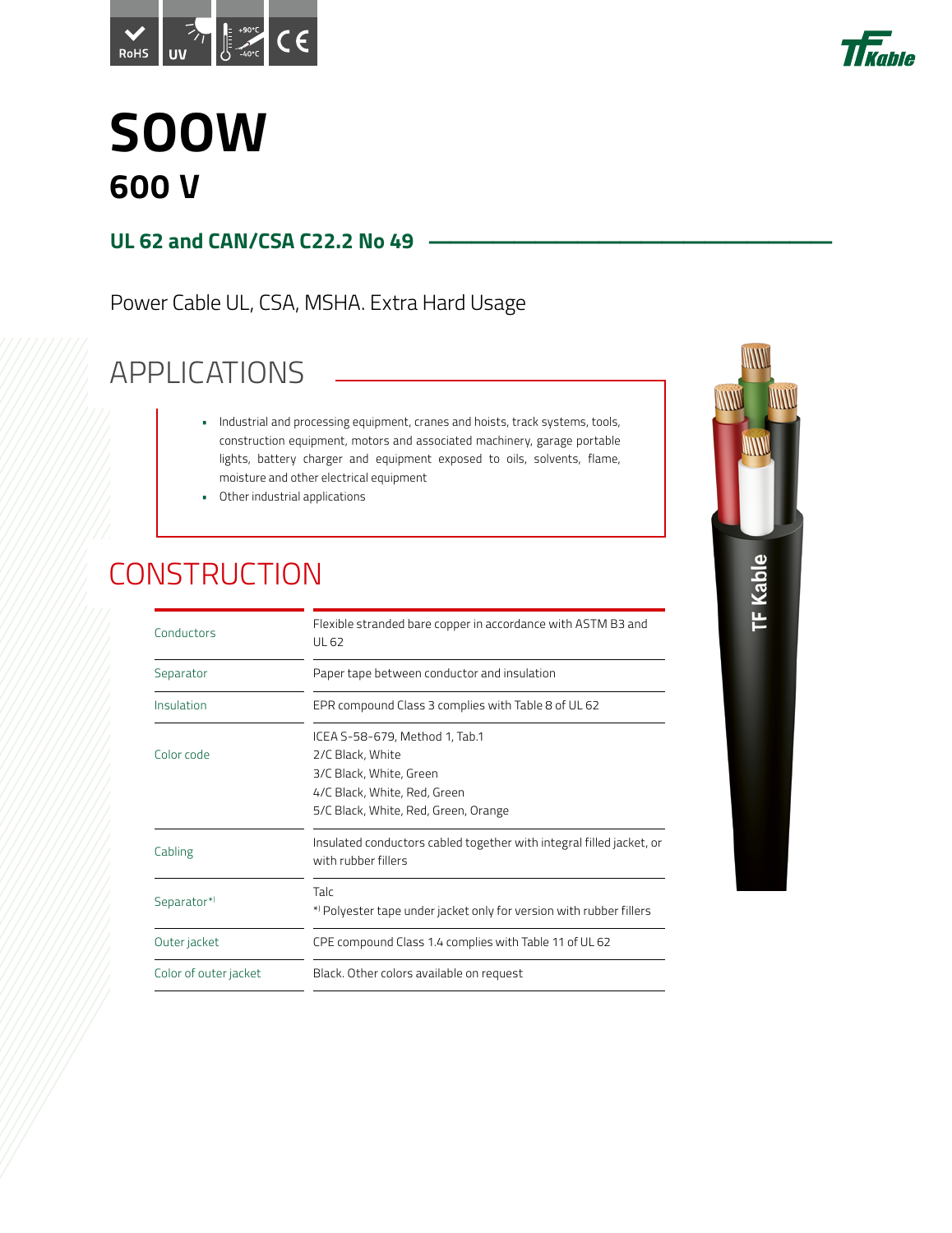

# **SOOW**

#### Features

| Excellent flexibility, resistance to oil, solvents, ozone, weather, | . |
|---------------------------------------------------------------------|---|
| sunlight and water                                                  |   |

NFPA 70 permitted use in Hazardous Locations Classes I, II, Divisions 1 & 2 as outlined in Articles 501, 502, 503 section 140

Temperature range -40°C to +90°C Minimum bending radius: 6D

D – overall diameter of cable Flame test meets FT2, MSHA

UV ,sunlight, ozone, oil resistant Ink jet printed for easy identification

NEC article 700 permitted use for specific applications

### Approvals

| UL:                           | E123366 (CPE)                                                                                 |
|-------------------------------|-----------------------------------------------------------------------------------------------|
| CSA:                          | 1534535 (LL 103932) (CPE), FT2                                                                |
| MSHA:                         | P-7K-254013 (CPE)                                                                             |
|                               |                                                                                               |
| Standard length cable packing | 250, 500 or 1000 ft on drums. Other forms of packing and delivery are available on<br>request |

| <b>Part Number</b> | <b>Size</b> | No of<br>conductor | Conductor<br>strand |  | Nominal<br>insulation<br>thickness |               | <b>Nominal</b><br>jacket<br>thickness |               | Nominal<br>overall<br>diameter |        | Approx.<br>Weight | Ampacity<br>at $30^{\circ}$ C<br>in air |    |
|--------------------|-------------|--------------------|---------------------|--|------------------------------------|---------------|---------------------------------------|---------------|--------------------------------|--------|-------------------|-----------------------------------------|----|
|                    | <b>AWG</b>  | - N                | N/AWG               |  |                                    | <b>Inches</b> | mm                                    | <b>Inches</b> | mm                             | Inches | mm                | lbs/1000ft A                            |    |
| SOOW8-2 IF-UL/CSA  |             | 2                  | 67                  |  | 0.0156                             | 0.060         | 1.52                                  | 0.110         | 2.79                           | 0.78   | 19.8              | 367                                     | 40 |
| SOOW8-3 IF-UL/CSA  |             | 3                  | 67                  |  | 0.0156                             | 0.060         | 1.52                                  | 0.110         | 2.79                           | 0.83   | 21.1              | 452                                     | 40 |
| SOOW8-4 IF-UL/CSA  | 8           | 4                  | 67                  |  | 0.0156                             | 0.060         | 1.52                                  | 0.125         | 3.18                           | 0.93   | 23.5              | 577                                     | 35 |
| SOOW8-5 IF-UL/CSA  |             | 5                  | 67                  |  | 0.0156                             | 0.060         | 1.52                                  | 0.125         | 3.18                           | 1.00   | 25.4 683          |                                         | 28 |
| SOOW6-2 IF-UL/CSA  |             | 2                  | 184                 |  | 0.0117                             | 0.060         | 1.52                                  | 0.125         | 3.18                           | 0.92   | 23.4              | 525                                     | 55 |
| SOOW6-3 IF-UL/CSA  | 6           | 3                  | 184                 |  | 0.0117                             | 0.060         | 1.52                                  | 0.125         | 3.18                           | 0.97   | 24.6              | 641                                     | 55 |
| SOOW6-4 IF-UL/CSA  |             | 4                  | 184                 |  | 0.0117                             | 0.060         | 1.52                                  | 0.140         | 3.56                           | 1.06   | 26.9              | 785                                     | 45 |
| SOOW6-5 IF-UL/CSA  |             | 5                  | 184                 |  | 0.0117                             | 0.060         | 1.52                                  | 0.140         | 3.56                           | 1.18   | 30.0              | 983                                     | 36 |